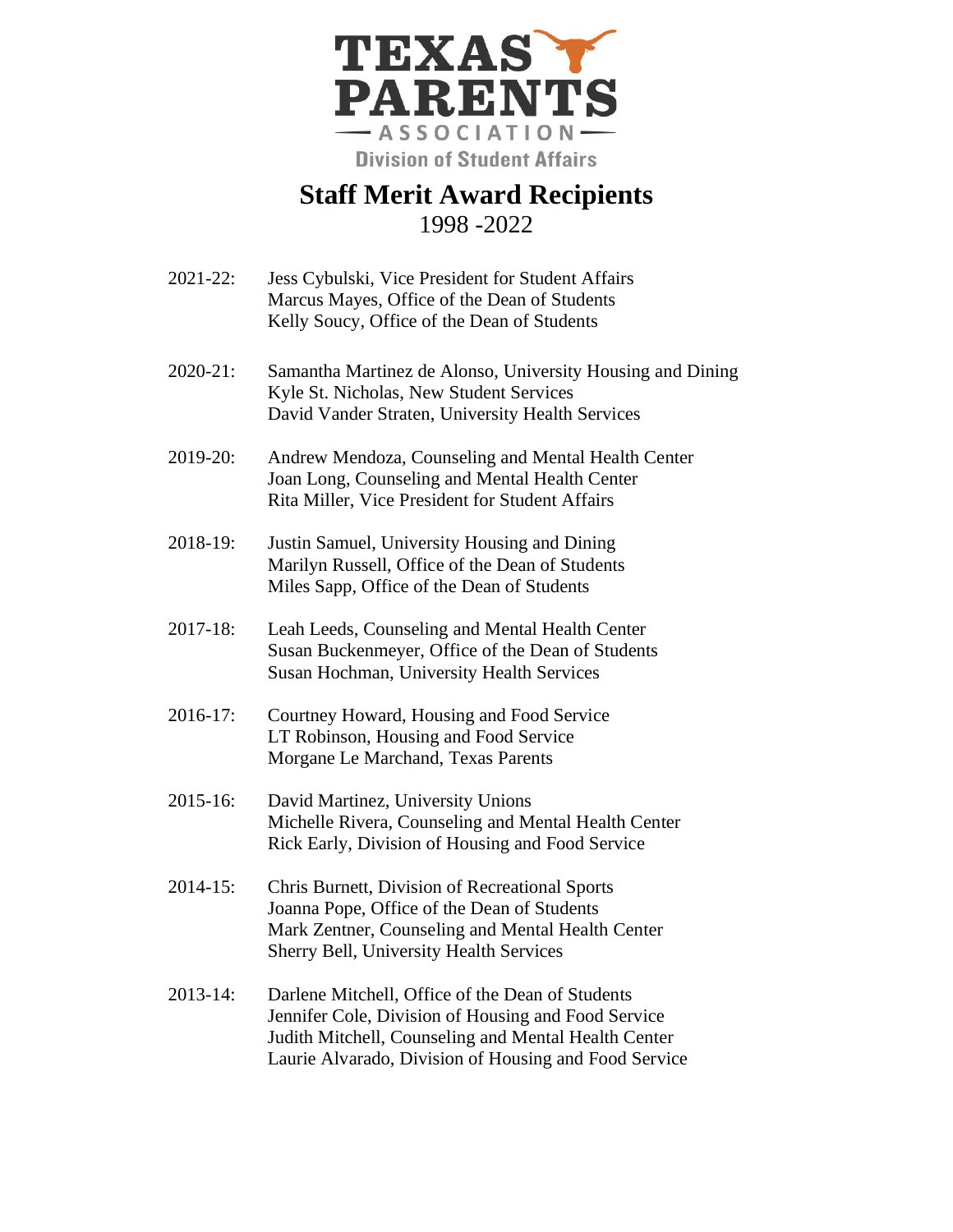| $2012 - 13$ : | Alicia Garces, Counseling and Mental Health Center<br>Gaylee Horton, Division of Housing and Food Service<br>Sherri Guyton, University Health Services                                                                                                                     |
|---------------|----------------------------------------------------------------------------------------------------------------------------------------------------------------------------------------------------------------------------------------------------------------------------|
| 2011-12:      | Esmer Bedia, Office of the Dean of Students<br>Eric Stoutner, Division of Recreational Sports<br>Sylvia Chen, Counseling and Mental Health Center                                                                                                                          |
| 2010-11:      | Cheryl Pyle, Office of the Dean of Students<br>Nick Parras, University Unions<br>Sarah Sloan, University Counseling and Mental Health Center                                                                                                                               |
| 2009-10:      | Adrienne MacKenzie, Office of the Dean of Students<br>Benjamin Grall, University Health Services<br>Bob Childress, Division of Recreational Sports<br>Jim Bollas, Division of Housing and Food Services<br>Rosie Almaguer, Division of Housing and Food Services           |
| 2008-09:      | Emily Nelson, Division of Housing and Food Service<br>Frank Serpas, Texas Student Media<br>Leigh Sebera, University Health Services<br>Marilyn Galvan, Office of Admissions<br>Steven Preiss, Office of the Dean of Students                                               |
| 2007-08:      | Crystal King, Texas Union<br>Cindy Martindale, Dean of Students<br>Doug Garrard, Division of Housing and Food Service<br>Jennifer Speer, Division of Recreational Sports<br>Roy Briseno, Division of Housing and Food Service                                              |
| 2006-07:      | Ana Ixchel Rosal, Gender and Sexuality Center<br>Barbara Blizzard, University Health Services<br>Donneal Dembo, Division of Housing and Food Service<br>Kyle Clark, New Student Services<br>Roberto Segura, Division of Housing and Food Service                           |
| 2005-06:      | Betty Jeanne Wolfe Taylor, Greek Life and Education<br>Henry Urick, Jr., Student Financial Services<br>Lynne Milburn, Counseling, Learning and Career Services<br>Precious Williams, Division of Housing and Food Service<br>Randall Ford, Division of Recreational Sports |
| 2004-05:      | Becky Carreon, Office of the Dean of Students<br>Jane Morgan Bost, Counseling, Learning and Career Services<br>Mary Beth Mercatoris, New Student Servi                                                                                                                     |